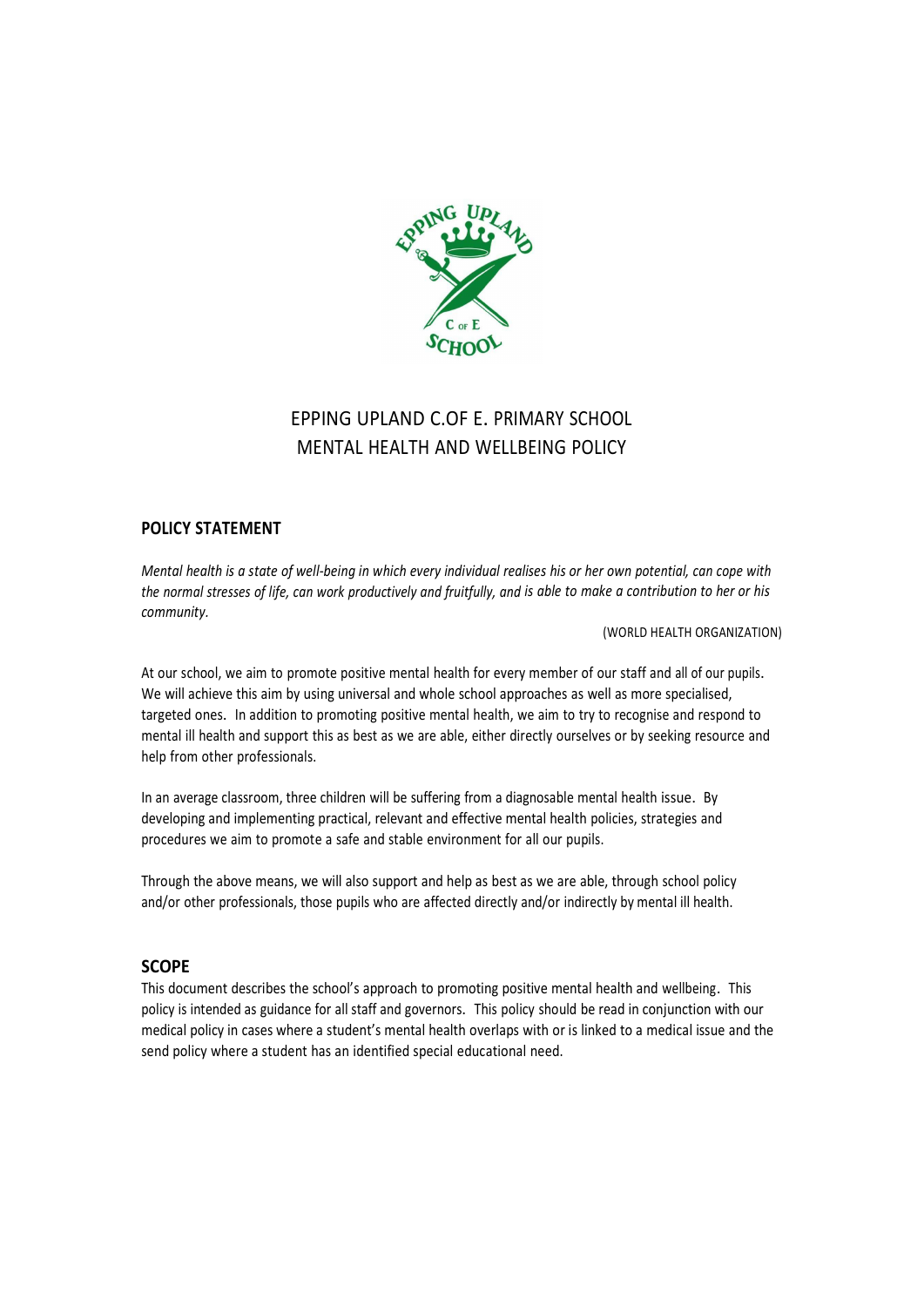THE POLICY AIMS TO:

- ♣ PROMOTE POSITIVE MENTAL HEALTH IN ALL STAFF AND PUPILS
- ♣ INCREASE UNDERSTANDING AND AWARENESS OF COMMON MENTAL HEALTH ISSUES
- ♣ ALERT STAFF TO EARLY WARNING SIGNS OF MENTAL ILL HEALTH
- ♣ PROVIDE SUPPORT TO STAFF WORKING WITH YOUNG PEOPLE WITH MENTAL HEALTH ISSUES
- ♣ PROVIDE SUPPORT TO STAFF WORKING WITH PARENTS WITH MENTAL HEALTH ISSUES
- ♣ PROVIDE SUPPORT TO PUPILS SUFFERING MENTAL ILL HEALTH AND THEIR PEERS AND PARENTS/CARERS

# LEAD MEMBERS OF STAFF

All staff have a responsibility to promote the mental health of our pupils. staff with a specific, relevant remit include:

- ♣ SARAH HURWOOD HEADTEACHER/DSL
- ♣ CATHY NEWLAND DEPUTY HEADTEACHER/DSL
- ♣ KAREN SMITH MENTAL HEALTH AND WELLBEING LEAD/DSL
- ♣ LISA LOWE SENCO
- ♣ LORRAINE NEILSON LEAD FIRST AIDER

Any member of staff who is concerned about the mental health or wellbeing of a pupil should, in the first instance, speak to the headteacher or mental health and wellbeing lead.

If there is a concern that the pupil is in danger of immediate harm then the normal child protection procedures should be followed with an immediate referral to the designated safeguarding lead or deputy designated safeguarding lead.

If the pupil presents as a medical emergency, then the normal procedures for medical emergencies should be followed, including alerting the first aid staff and contacting the emergency services if necessary. Where a referral to ewhms is appropriate, this will be led and managed by the headteacher or mental health and wellbeing lead.

#### INDIVIDUAL CARE PLANS

It is helpful to draw up an individual care plan for pupils causing concern or who receive a diagnosis pertaining to their mental health. This should be drawn up involving the parents, the pupil where appropriate and relevant health professionals. this can include:

- details of a pupil's condition
- special requirements and precautions
- medication and any side effects
- what to do, and who to contact in an emergency
- the role the school can play

# TEACHING ABOUT MENTAL HEALTH

The skills, knowledge and understanding needed by our pupils to keep themselves and others physically and mentally healthy and safe are included in the curriculum, assemblies, interventions and specifically identified lessons. The specific content of lessons will be determined by the specific needs of the cohort being taught but there will always be an emphasis on enabling pupils to develop the skills, knowledge, understanding, language and confidence to seek help, as needed, for themselves or others.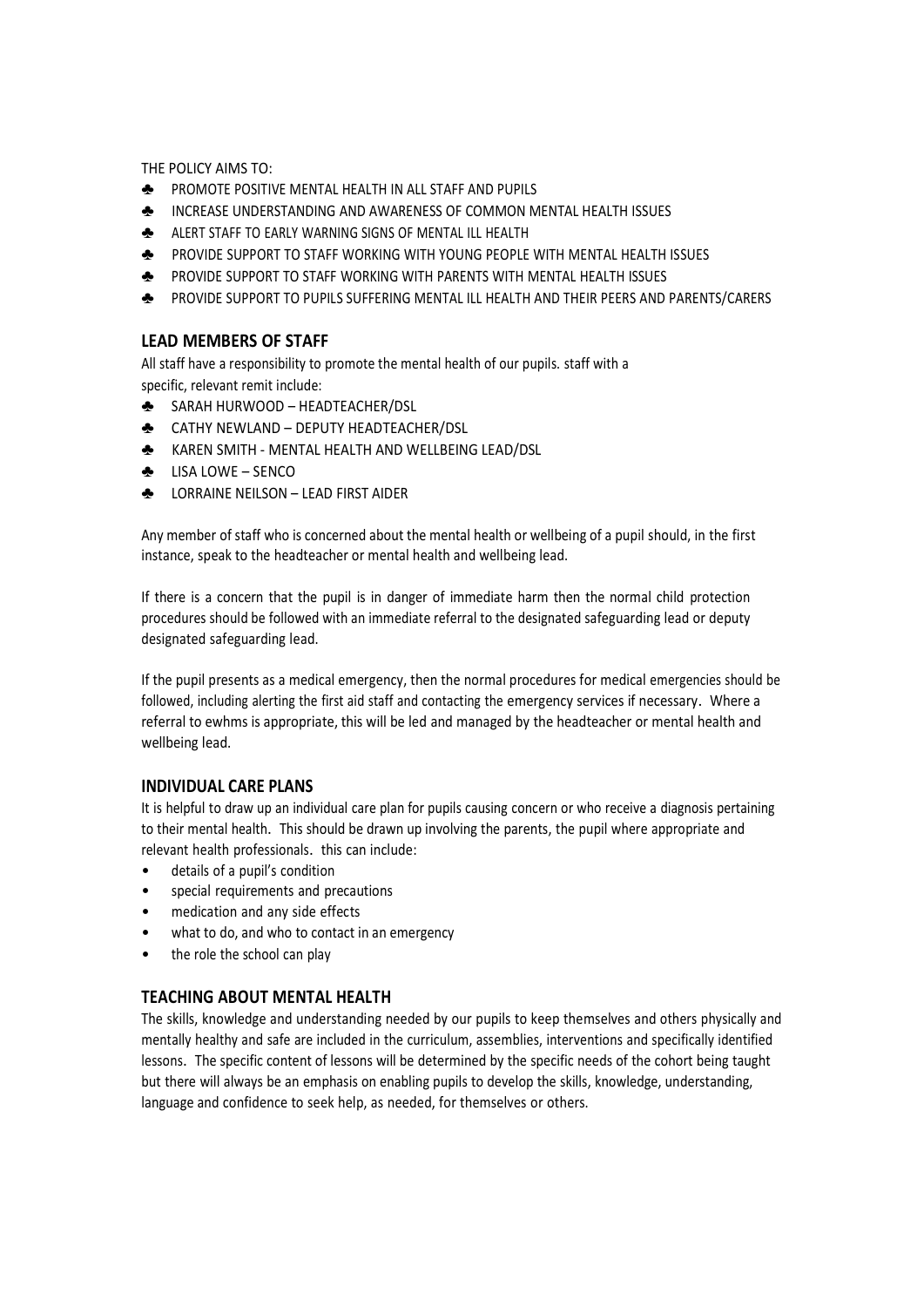We will teach mental health and emotional wellbeing issues in a safe and sensitive manner which helps rather than harms. we will refer to mental health as mental health and link wellbeing into this language.

#### **SIGNPOSTING**

We will ensure that staff, pupils, and parents are aware of sources of support within the school and the local community. This will include school interventions and the accessing of counselling and therapy through efspt.

We will endeavour to highlight to pupils/parents/carers sources of support and ensure that they know who they can go to for help.

We will endeavour to signpost parents and pupils, if appropriate, to other professionals and services that might be able to support them further, more appropriately or in a more specialised way.

#### WARNING SIGNS

School staff may become aware of warning signs which indicate a pupil is experiencing mental health or emotional wellbeing issues. These warning signs should always be taken seriously and staff observing any of these signals should communicate their concerns with the headteacher or our mental health and wellbeing lead.

POSSIBLE WARNING SIGNS INCLUDE:

- physical signs of harm that are repeated or appear non-accidental
- changes in eating/sleeping habits
- increased isolation from friends or family, becoming socially withdrawn
- changes in activity and mood
- lowering of academic achievement
- talking or joking about self-harm or suicide
- abusing drugs or alcohol
- expressing feelings of failure, uselessness or loss of hope
- changes in clothing e.g. long sleeves in warm weather
- secretive behaviour
- skipping pe or getting changed secretively
- lateness to or absence from school
- repeated physical pain or nausea with no evident cause
- an increase in lateness or absenteeism

#### MANAGING DISCLOSURES

A pupil may choose to disclose concerns about themselves or a friend to any member of staff, so all staff need to know how to respond appropriately to a disclosure. If a pupil chooses to disclose concerns about their own mental health or that of a friend to a member of staff, the member of staff's response should always be calm, supportive, and non-judgemental. Staff should listen, rather than advise and our first thoughts should be of the pupil's emotional and physical safety rather than of exploring 'why?'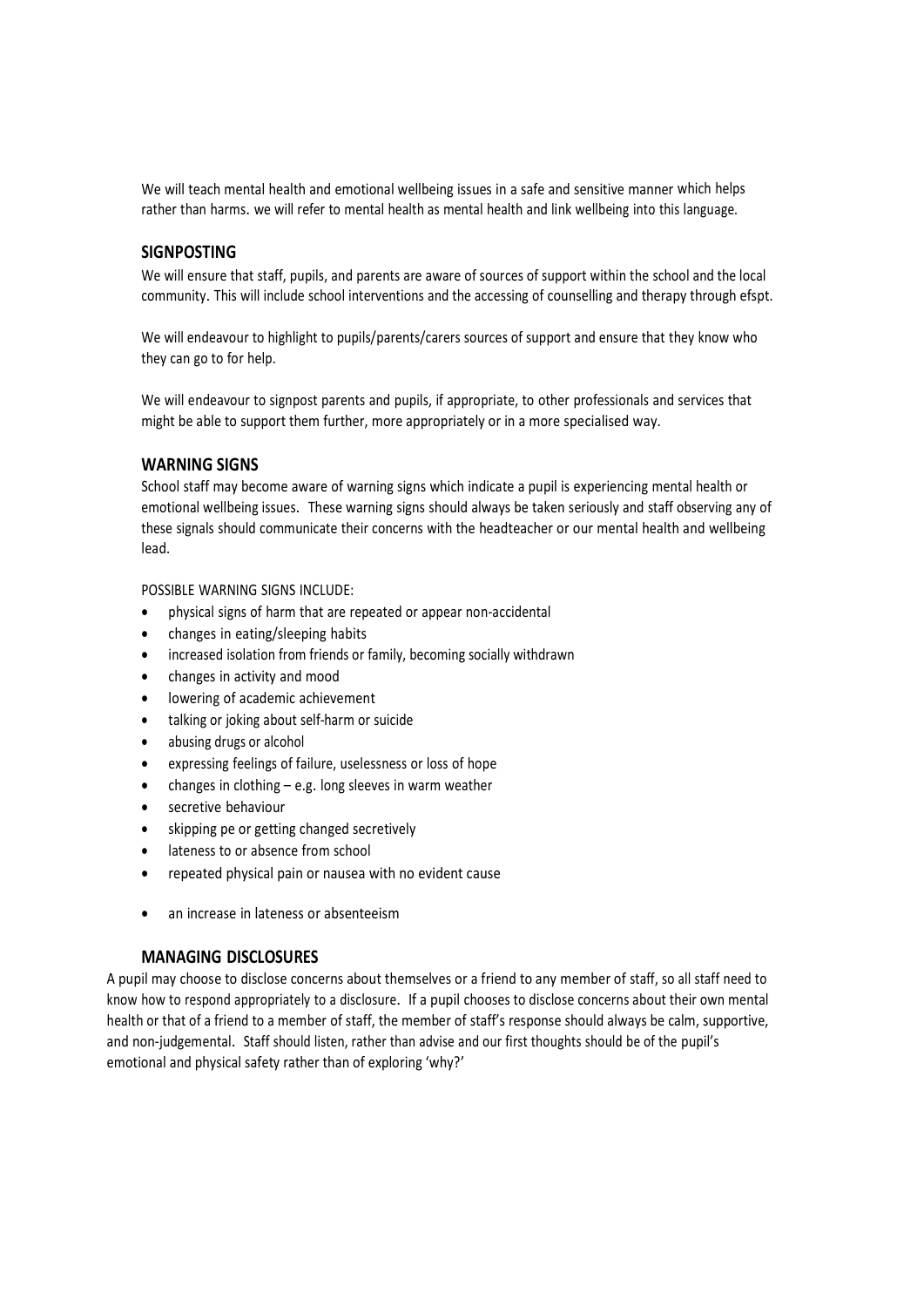All disclosures should be recorded in writing and input into the incident log.

This written record should include: ♣

DATE

- the name of the member of staff to whom the disclosure was made
- main points from the conversation
- agreed next steps

This information should be shared with the headteacher and/or the mental health and wellbeing lead. They will give appropriate guidance as to further action.

# CONFIDENTIALITY

We should be honest with regards to the issue of confidentiality. If it is necessary for us to pass our concerns about a pupil on then we should discuss with the pupil:

- who we are going to talk to
- what we are going to tell them
- why we need to tell them

We should never share information about a pupil without first telling them. Ideally we would receive their consent, though there are certain situations when information must always be shared with another member of staff and/or a parent. Any such information will be shared with the headteacher, who will then decide whether the information needs to be shared more widely.

We must always safeguard our own emotional wellbeing and the headteacher may advise some form of professional supervision to meet staff need.

The headteacher and/or mental health and wellbeing lead will make the decision as to whether parents need to be informed.

If a child gives us reason to believe that there may be underlying child protection issues, parents should not be informed, but the designated safeguarding lead must be informed immediately.

# WORKING WITH PARENTS

The headteacher will make the decision as to whether parents need to be informed. where this is deemed appropriate, we need to be sensitive in our approach. Before disclosing to parents we should consider the following questions (on a case by case basis):

- can the meeting happen face to face? this is preferable.
- where should the meeting happen? at school, at their home or somewhere neutral?
- who should be present? consider parents, the student, other members of staff.
- what are the aims of the meeting?

It can be shocking and upsetting for parents to learn of their child's issues and many may respond with anger, fear or upset during the first conversation. We should be accepting of this (within reason) and give the parent time to reflect. We should always highlight further sources of information and give them leaflets to take away where possible as they will often find it hard to take much in whilst coming to terms with the news that you're sharing. Sharing sources of further support aimed specifically at parents can also be helpful too e.g., parent helplines and forums. We should always provide clear means of contacting us with further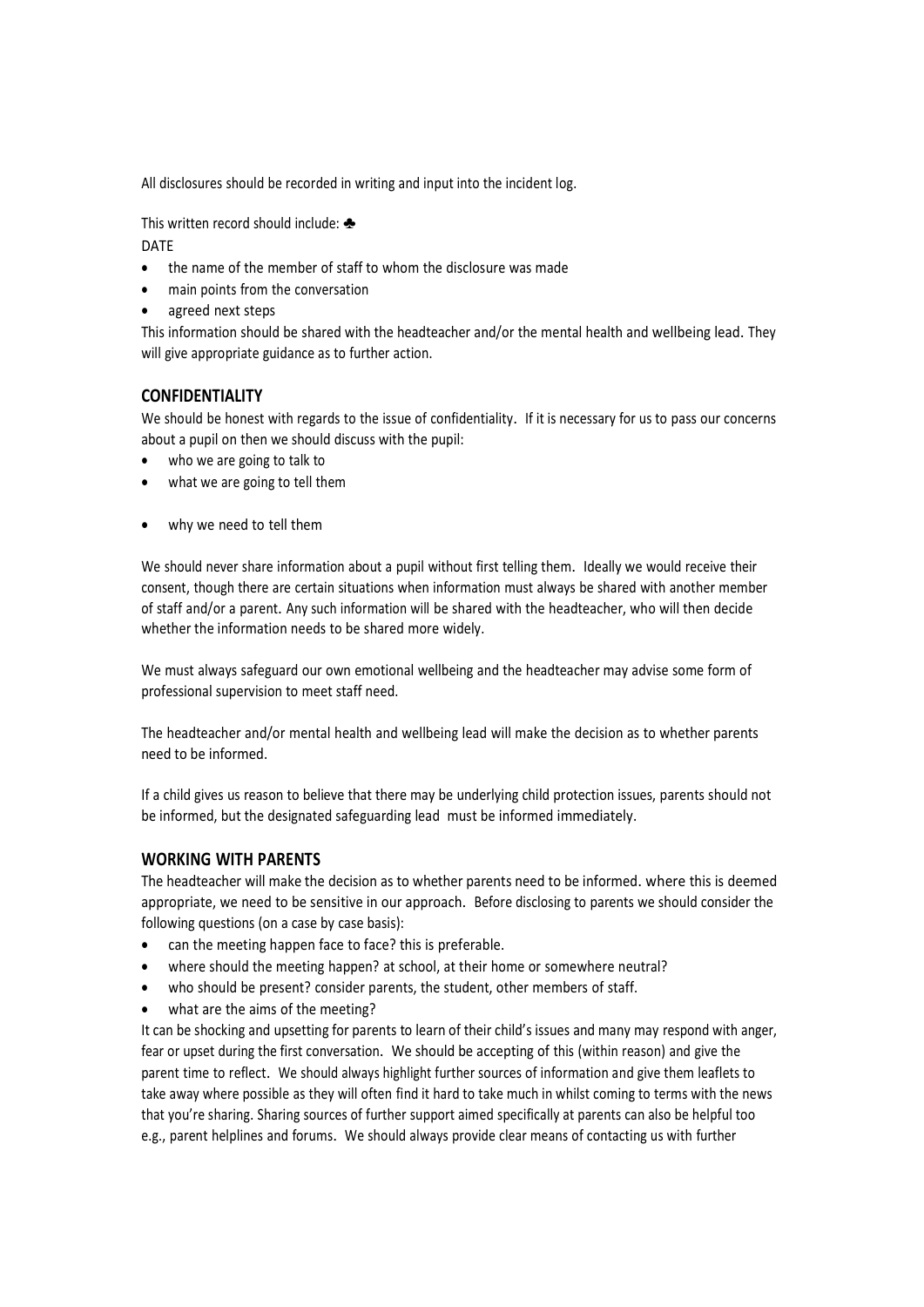questions and consider booking in a follow up meeting or phone call right away as parents often have many questions as they process the information. Finish each meeting with agreed next step and keep a brief record of the meeting on the child's confidential record if the headteacher considers written evidence of the meeting is necessary.

#### WORKING WITH ALL PARENTS

Parents are often very welcoming of support and information from the school about supporting their children's emotional and mental health. in order to support parents we will:

- highlight sources of information and support about common mental health issues on our school website
- ensure that all parents are aware of who to talk to, and how to go about this, if they have concerns about their own child or a friend of their child
- make our mental health policy easily accessible to parents
- share ideas about how parents can support positive mental health in their children through our regular information evenings
- keep parents informed about the mental health topics their children are learning about and share ideas for extending and exploring this learning at home.

### TRAINING

As a minimum, all staff will receive regular training about recognising and responding to mental health issues as part of their regular child protection training in order to enable them to keep students safe. We will provide relevant information for staff who wish to learn more about mental health.

Training opportunities for staff who require more in depth knowledge will be considered as part of our performance management process and additional cpd will be supported throughout the year where it becomes appropriate due to developing situations with one or more students.

Where the need to do so becomes evident, we will host twilight training sessions for all staff to promote learning or understanding about specific issues related to mental health. Suggestions for individual, group or whole school cpd should be discussed with the headteacher and/or SENCO and wellbeing mentor.

This policy will be reviewed every 3 years as a minimum.

it is next due for review in January 2023.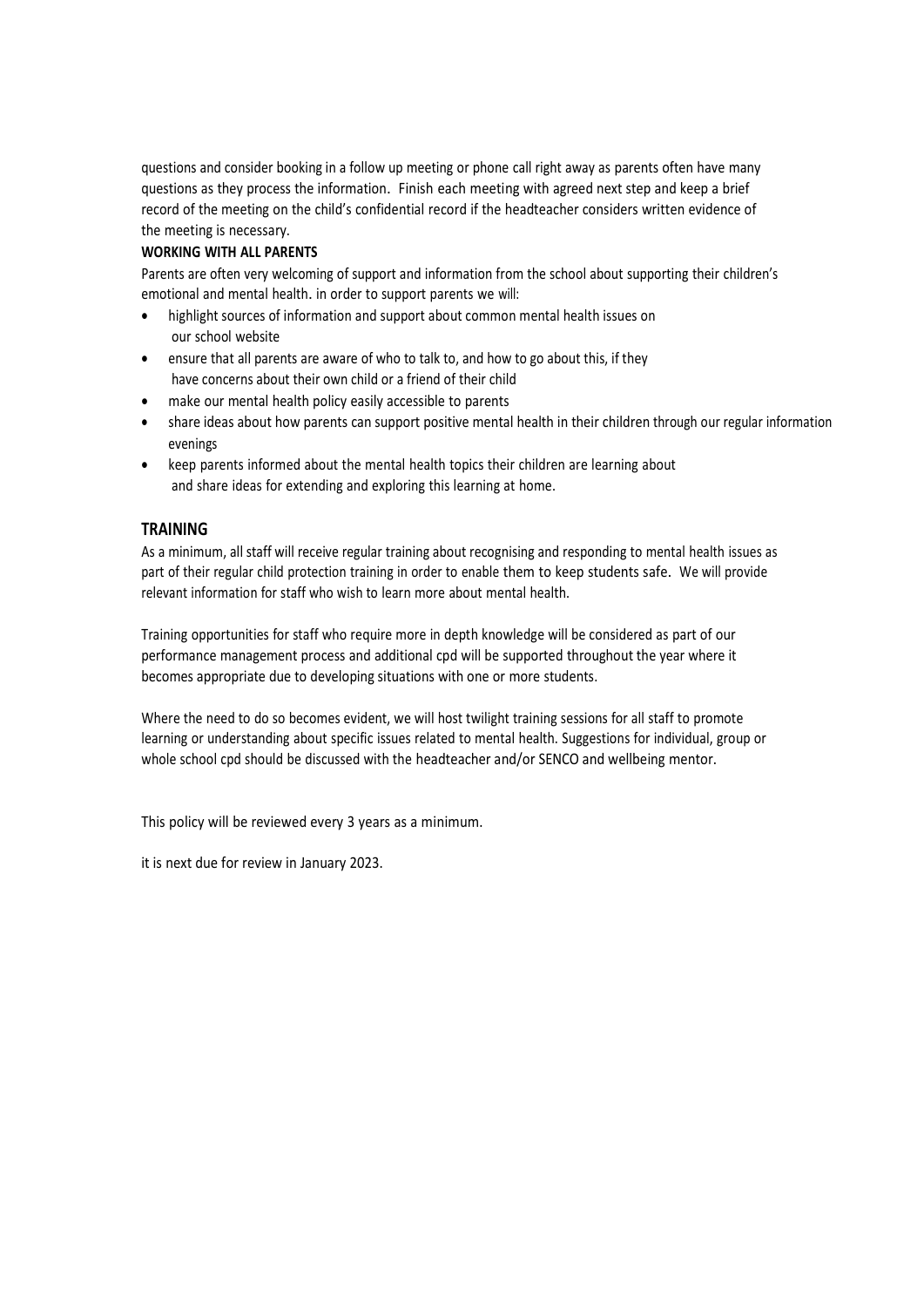| <b>APPENDIXA</b> | <b>RISK FACTORS</b>                             | <b>PROTECTIVE FACTORS</b>                      |
|------------------|-------------------------------------------------|------------------------------------------------|
| IN THE CHILD     | <b>GENETIC INFLUENCES</b>                       | SECURE ATTACHMENT EXPERIENCE                   |
|                  | LOW IQ AND LEARNING                             | OUTGOING TEMPERAMENT AS AN                     |
|                  | <b>DISABILITIES</b>                             | <b>INFANT</b>                                  |
|                  | SPECIFIC DEVELOPMENT DELAY                      | <b>GOOD COMMUNICATION SKILLS,</b><br>$\bullet$ |
|                  | OR NEURO-DIVERSITY                              | <b>SOCIABILITY</b>                             |
|                  | <b>COMMUNICATION DIFFICULTIES</b><br>$\bullet$  | BEING A PLANNER AND HAVING A                   |
|                  | DIFFICULT TEMPERAMENT<br>$\bullet$              | BELIEF IN CONTROL                              |
|                  | PHYSICAL ILLNESS<br>$\bullet$                   | <b>HUMOUR</b>                                  |
|                  | <b>ACADEMIC FAILURE</b><br>$\bullet$            | A POSITIVE ATTITUDE                            |
|                  | LOW SELF-ESTEEM<br>٠                            | <b>EXPERIENCES OF SUCCESS AND</b>              |
|                  |                                                 | <b>ACHIEVEMENT</b>                             |
|                  |                                                 | <b>FAITH OR SPIRITUALITY</b>                   |
|                  |                                                 | CAPACITY TO REFLECT                            |
| IN THE FAMILY    | <b>OVERT PARENTAL CONFLICT</b><br>$\bullet$     | AT LEAST ONE GOOD PARENT-CHILD<br>$\bullet$    |
|                  | INCLUDING DOMESTIC VIOLENCE                     | RELATIONSHIP (OR ONE SUPPORTIVE                |
|                  | FAMILY BREAKDOWN (INCLUDING                     | ADULT)                                         |
|                  | WHERE CHILDREN ARE TAKEN                        | AFFECTION<br>٠                                 |
|                  | INTO CARE OR ADOPTED                            | CLEAR, CONSISTENT DISCIPLINE<br>$\bullet$      |
|                  | INCONSISTENT OR UNCLEAR                         | SUPPORT FOR EDUCATION                          |
|                  | <b>DISCIPLINE</b>                               | SUPPORTIVE LONG TERM RELATIONSHIP              |
|                  | <b>HOSTILE AND REJECTING</b>                    | OR THE ABSENCE OF SEVERE DISCORD               |
|                  | <b>RELATIONSHIPS</b>                            |                                                |
|                  | FAILURE TO ADAPT TO A CHILD'S                   |                                                |
|                  | <b>CHANGING NEEDS</b>                           |                                                |
|                  | PHYSICAL, SEXUAL, EMOTIONAL<br>ABUSE OR NEGLECT |                                                |
|                  | PARENTAL PSYCHIATRIC ILLNESS                    |                                                |
|                  | PARENTAL CRIMINALITY,                           |                                                |
|                  | ALCOHOLISM OR PERSONALITY                       |                                                |
|                  | <b>DISORDER</b>                                 |                                                |
|                  | DEATH AND LOSS - INCLUDING                      |                                                |
|                  | <b>LOSS OF FRIENDSHIP</b>                       |                                                |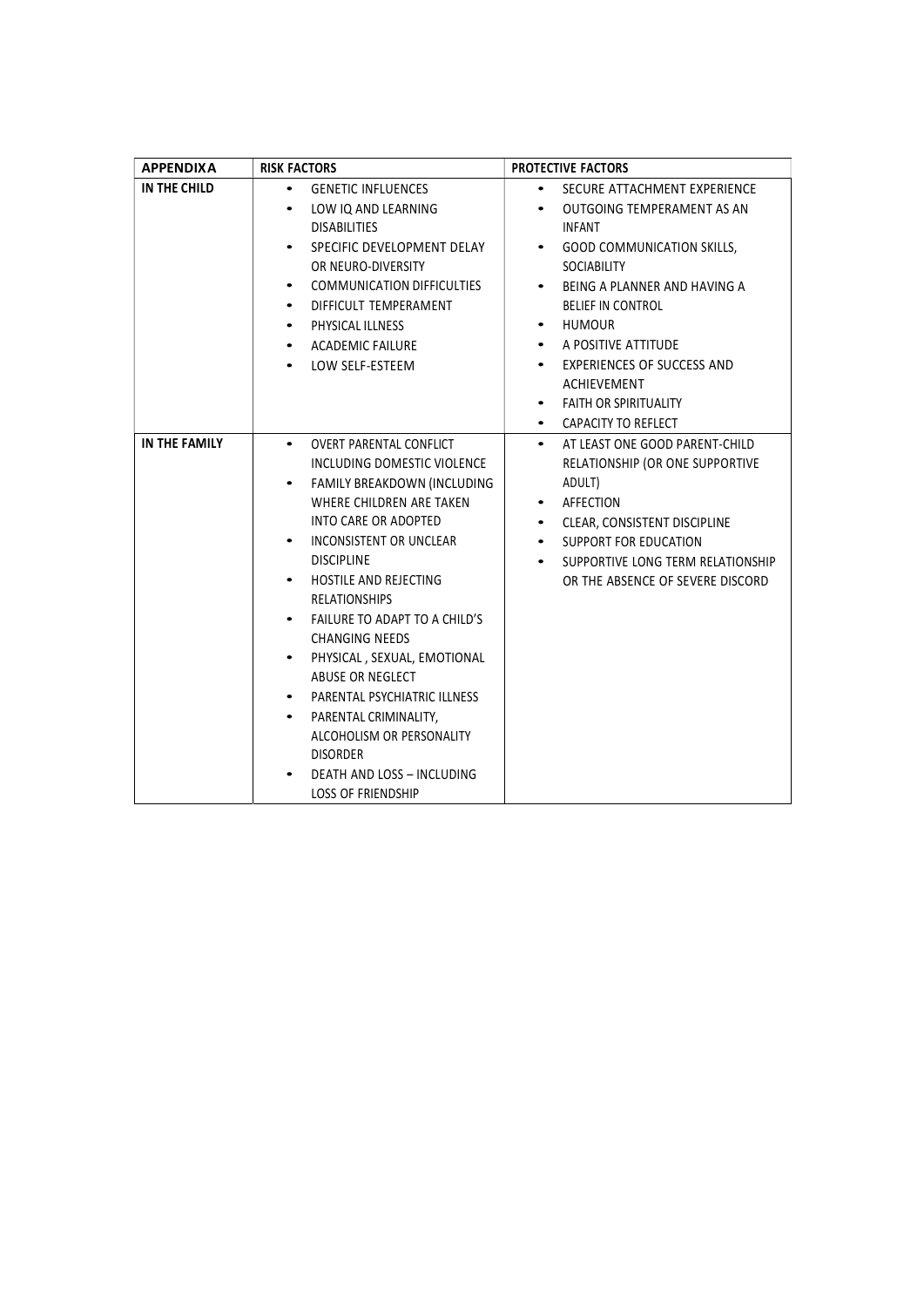| <b>APPENDIXA</b>           | <b>RISK FACTORS</b>                                                                                                                                                                                                                                                                                                                                                                                                                                | PROTECTIVE FACTORS                                                                                                                                                                                                                                                                                                                                                                                                                                                                                                                                                                                                                                                                                                                                                                                                                                                                             |
|----------------------------|----------------------------------------------------------------------------------------------------------------------------------------------------------------------------------------------------------------------------------------------------------------------------------------------------------------------------------------------------------------------------------------------------------------------------------------------------|------------------------------------------------------------------------------------------------------------------------------------------------------------------------------------------------------------------------------------------------------------------------------------------------------------------------------------------------------------------------------------------------------------------------------------------------------------------------------------------------------------------------------------------------------------------------------------------------------------------------------------------------------------------------------------------------------------------------------------------------------------------------------------------------------------------------------------------------------------------------------------------------|
| (CONTD)<br>IN THE SCHOOL   | BULLYING INCLUDING ONLINE<br>$\bullet$<br>(CYBER)<br><b>DISCRIMINATION</b><br>BREAKDOWN IN OR LACK OF<br>POSITIVE FRIENDSHIPS<br><b>DEVIANT PEER INFLUENCES</b><br>٠<br>PEER PRESSURE<br>PEER ON PEER ABUSE<br>$\bullet$<br>POOR PUPIL TO TEACHER/SCHOOL<br>$\bullet$<br><b>STAFF RELATIONSHIPS</b>                                                                                                                                                | CLEAR POLICIES ON BEHAVIOUR AND<br><b>BULLYING</b><br>STAFF BEHAVIOUR POLICY (ALSO KNOWN<br>AS CODE OF CONDUCT)<br>'OPEN DOOR' POLICY FOR CHILDREN TO<br>$\bullet$<br>RAISE PROBLEMS<br>A WHOLE SCHOOL APPROACH TO<br>PROMOTING GOOD MENTAL HEALTH<br>GOOD PUPIL TO TEACHER/SCHOOL STAFF<br>$\bullet$<br><b>RELATIONSHIPS</b><br>POSITIVE CLASSROOM MANAGEMENT<br>$\bullet$<br>A SENSE OF BELONGING<br>$\bullet$<br>POSITIVE PEER INFLUENCES<br>$\bullet$<br>POSITIVE FRIENDSHIPS<br>$\bullet$<br>EFFECTIVE SAFEGUARDING AND CHILD<br>$\bullet$<br>PROTECTION POLICIES<br>AN EFFECTIVE EARLY HELP PROCESS<br>$\bullet$<br>UNDERSTAND THEIR ROLE IN AND BE PART<br>$\bullet$<br>OF EFFECTIVE MULTI-AGENCY WORKING<br>APPROPRIATE PROCEDURES TO ENSURE<br>STAFF AND CONFIDENT TO CAN RAISE<br>CONCERNS AND POLICIES AND<br>PROCESSES, AND KNOW THEY WILL BE<br>DEALT WITH FAIRLY AND EFFECTIVELY |
| IN THE<br><b>COMMUNITY</b> | SOCIO-ECONOMIC<br>$\bullet$<br>DISADVANTAGES<br><b>HOMELESSNESS</b><br>$\bullet$<br>DISASTER, ACCIDENTS, WAR OR<br>$\bullet$<br>OTHER OVERWHELMING EVENTS<br><b>DISCRIMINATION</b><br>EXPLOITATION, INCLUDING BY<br>$\bullet$<br>CRIMINAL GANGS AND ORGANISED<br>CRIME GROUPS, TRAFFICKING,<br>ONLINE ABUSE, SEXUAL<br><b>EXPLOITATION AND THE</b><br><b>INFLUENCES OF EXTREMISM</b><br>LEADING TO RADICALISATION<br>OTHER SIGNIFICANT LIFE EVENTS | WIDER SUPPORTIVE NETWORK<br>٠<br><b>GOOD HOUSING</b><br>$\bullet$<br>HIGH STANDARD OF LIVING<br>$\bullet$<br>HIGH MORALE SCHOOL WITH POSITIVE<br>$\bullet$<br>POLICIES FOR BEHAVIOUR, ATTITUDES AND<br>ANTI-BULLYING<br>OPPORTUNITIES FOR VALUED SOCIAL<br><b>ROLES</b><br>RANGE OF SPORT/LEISURE ACTIVITIES<br>$\bullet$                                                                                                                                                                                                                                                                                                                                                                                                                                                                                                                                                                      |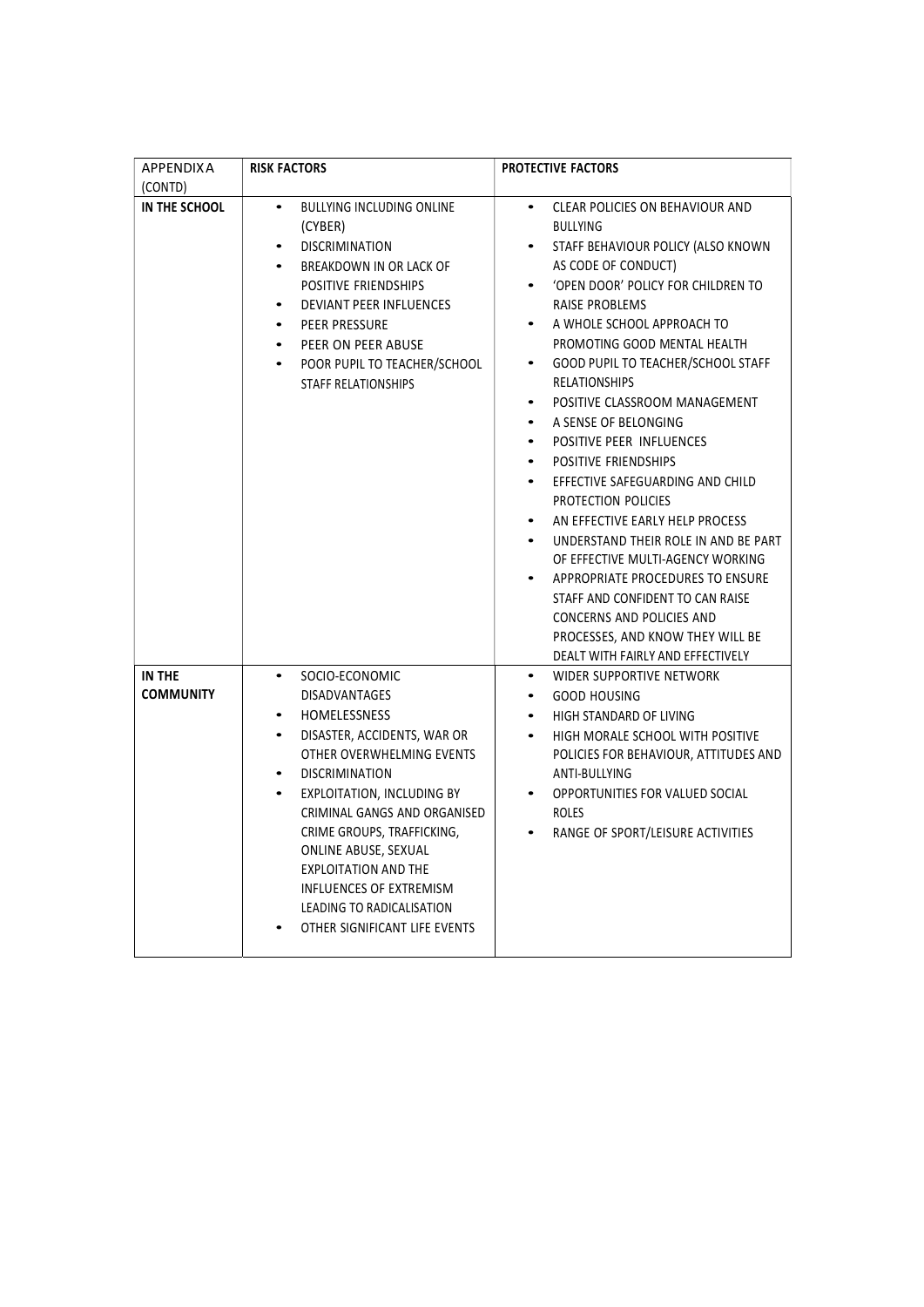# APPENDIX B

# SIGNS AND SYMPTOMS OF COMMON MENTAL ILL-HEALTH CONDITIONS

| <b>DEPRESSION</b>                                                       | <b>ANXIETY</b>                                                    |
|-------------------------------------------------------------------------|-------------------------------------------------------------------|
| FEELING SAD OR HAVING A DEPRESSED MOOD<br>$\bullet$                     | • PALPITATIONS, POUNDING HEART OR RAPID HEART RATE                |
| LOSS OF INTEREST OR PLEASURE IN ACTIVITIES ONCE ENJOYED<br>$\bullet$    | • SWEATING                                                        |
| CHANGES IN APPETITE - WEIGHT LOSS OR GAIN UNRELATED TO<br>$\bullet$     | • TREMBLING OR SHAKING                                            |
| <b>DIETING</b>                                                          | • FEELING OF SHORTNESS OF BREATH OR SMOTHERING SENSATIONS         |
| TROUBLE SLEEPING OR SLEEPING TOO MUCH<br>$\bullet$                      | • CHEST PAIN                                                      |
| LOSS OF ENERGY OR INCREASED FATIGUE<br>$\bullet$                        | • FEELING DIZZY, LIGHT-HEADED OR FAINT                            |
| INCREASE IN PURPOSELESS PHYSICAL ACTIVITY (E.G., HAND-<br>$\bullet$     | • FEELING OF CHOKING                                              |
| WRINGING OR PACING) OR SLOWED MOVEMENTS AND SPEECH                      | • NUMBNESS OR TINGLING                                            |
| (ACTIONS OBSERVABLE BY OTHERS)                                          | • CHILLS OR HOT FLASHES                                           |
| FEELING WORTHLESS OR GUILTY<br>$\bullet$                                | • NAUSEA OR ABDOMINAL PAINS                                       |
| DIFFICULTY THINKING, CONCENTRATING OR MAKING DECISIONS<br>$\bullet$     |                                                                   |
| $\bullet$                                                               |                                                                   |
| THOUGHTS OF DEATH OR SUICIDE                                            |                                                                   |
| <b>OBSESSIVE-COMPULSIVE DISORDERS</b>                                   | <b>EATING DISORDERS</b>                                           |
| COMPULSIONS ARE REPETITIVE BEHAVIOURS OR MENTAL ACTS THAT A             | <b>ANOREXIA NERVOSA:</b>                                          |
| PERSON FEELS DRIVEN TO PERFORM IN RESPONSE TO AN                        | PEOPLE WITH ANOREXIA NERVOSA DON'T MAINTAIN A NORMAL              |
| OBSESSION. SOME EXAMPLES OF COMPULSIONS:                                | WEIGHT BECAUSE THEY REFUSE TO EAT ENOUGH, OFTEN EXERCISE          |
| CLEANING TO REDUCE THE FEAR THAT GERMS, DIRT, OR CHEMICALS<br>$\bullet$ | OBSESSIVELY, AND SOMETIMES FORCE THEMSELVES TO VOMIT OR           |
| WILL "CONTAMINATE" THEM SOME SPEND MANY HOURS WASHING                   | USE LAXATIVES TO LOSE WEIGHT. OVER TIME, THE FOLLOWING            |
| THEMSELVES OR CLEANING THEIR SURROUNDINGS. SOME PEOPLE                  | SYMPTOMS MAY DEVELOP AS THE BODY GOES INTO STARVATION:            |
| SPEND MANY HOURS WASHING THEMSELVES OR CLEANING THEIR                   | • MENSTRUAL PERIODS CEASE                                         |
| SURROUNDINGS.                                                           | • HAIR/NAILS BECOME BRITTLE                                       |
| REPEATING TO DISPEL ANXIETY. SOME PEOPLE UTTER A NAME OR                | • SKIN DRIES AND CAN TAKE ON A YELLOWISH CAST                     |
| PHRASE OR REPEAT A BEHAVIOUR SEVERAL TIMES. THEY KNOW                   | • INTERNAL BODY TEMPERATURE FALLS, CAUSING PERSON TO FEEL         |
| THESE REPETITIONS WON'T ACTUALLY GUARD AGAINST INJURY BUT               | COLD ALL THE TIME                                                 |
| FEAR HARM WILL OCCUR IF THE REPETITIONS AREN'T DONE.                    | • DEPRESSION AND LETHARGY                                         |
| CHECKING TO REDUCE THE FEAR OF HARMING ONESELF OR OTHERS<br>$\bullet$   | • ISSUES WITH SELF-IMAGE / BODY DYSMORPHIA                        |
| BY, FOR EXAMPLE, FORGETTING TO LOCK THE DOOR OR TURN OFF THE            |                                                                   |
| GAS STOVE, SOME PEOPLE DEVELOP CHECKING RITUALS. SOME                   | <b>BULIMIA NERVOSA:</b>                                           |
| PEOPLE REPEATEDLY RETRACE DRIVING ROUTES TO BE SURE THEY                | PATIENTS BINGE EAT FREQUENTLY, AND THEN PURGE BY THROWING         |
| HAVEN'T HIT ANYONE.                                                     | UP OR USING A LAXATIVE.                                           |
| ORDERING AND ARRANGING TO REDUCE DISCOMFORT. SOME PEOPLE<br>$\bullet$   | CHRONICALLY INFLAMED AND SORE THROAT<br>$\bullet$                 |
| LIKE TO PUT OBJECTS, SUCH AS BOOKS IN A CERTAIN ORDER, OR               | SALIVARY GLANDS IN THE NECK AND BELOW THE JAW BECOME<br>$\bullet$ |
| ARRANGE HOUSEHOLD ITEMS "JUST SO," OR IN A SYMMETRIC                    | SWOLLEN; CHEEKS AND FACE OFTEN BECOME PUFFY, . TOOTH              |
|                                                                         |                                                                   |
| FASHION.                                                                | ENAMEL WEARS OFF; TEETH BEGIN TO DECAY FROM EXPOSURE              |
| MENTAL COMPULSIONS TO RESPONSE TO INTRUSIVE OBSESSIVE<br>$\bullet$      | TO STOMACH ACIDS                                                  |
| THOUGHTS, SOME PEOPLE SILENTLY PRAY OR SAY PHRASES TO                   | CONSTANT VOMITING CAUSES GASTROESOPHAGEAL REFLUX<br>$\bullet$     |
| REDUCE ANXIETY OR PREVENT A DREADED FUTURE EVENT.                       | <b>DISORDER</b>                                                   |
|                                                                         | • SEVERE DEHYDRATION FROM PURGING OF FLUIDS                       |
|                                                                         |                                                                   |
|                                                                         |                                                                   |